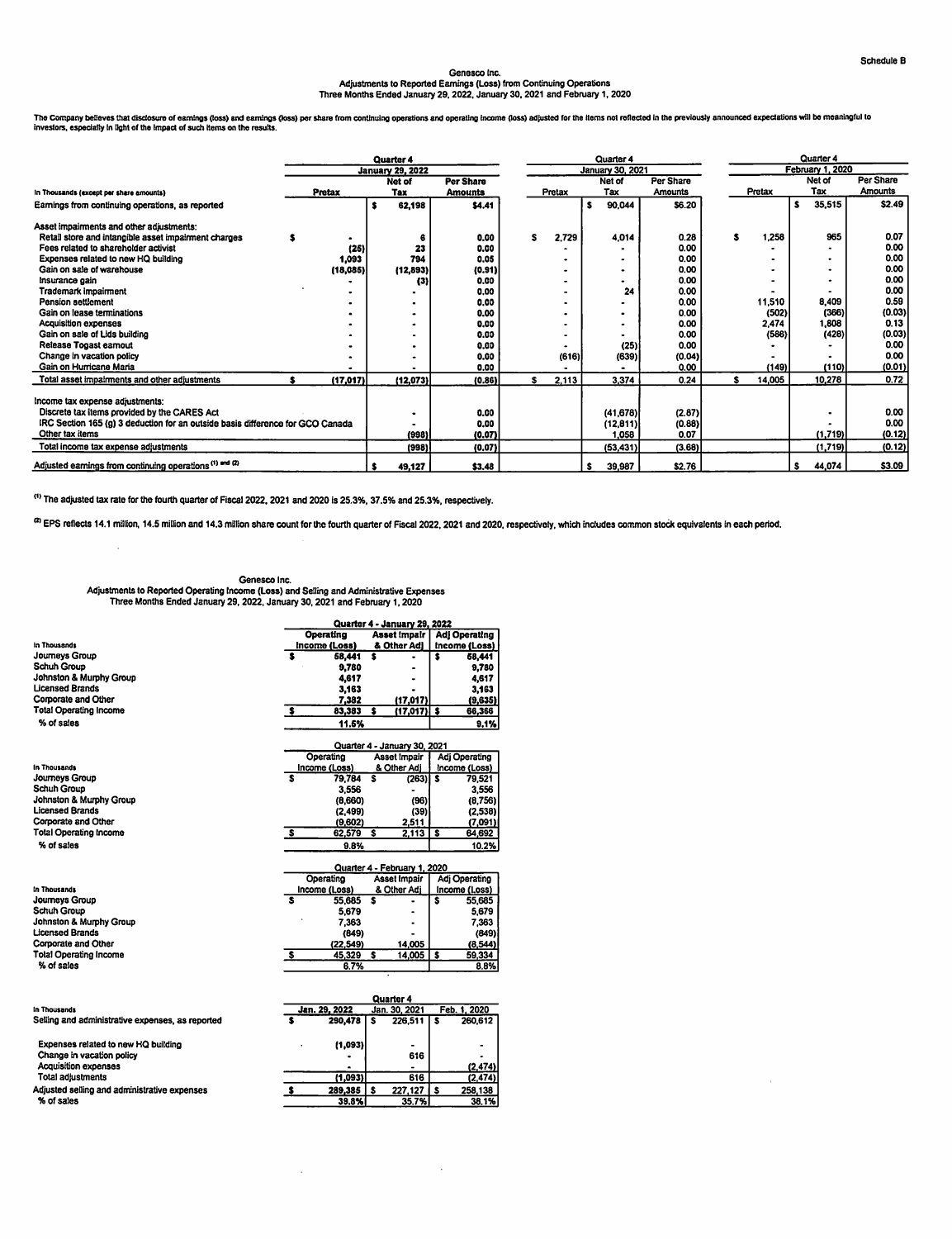## Genesco Inc. Adjustments lo Reported Earnings (Loss) from Continuing Operations Fiscal Year Ended January 29, 2022, January 30, 2021 and February 1, 2020

rno Company beneves that disclosure or earnings (loss) and earnings (loss) per share from continuing operators and operating mome (loss) adjusted for the nems not reflected in the previously amounced expectations will be i

|                                                                                | <b>Fiscal Year Ended</b> |               |   |                         |                  | <b>Fiscal Year Ended</b> |         |   |                |           |  |   | <b>Fiscal Year Ended</b> |    |                  |           |  |  |
|--------------------------------------------------------------------------------|--------------------------|---------------|---|-------------------------|------------------|--------------------------|---------|---|----------------|-----------|--|---|--------------------------|----|------------------|-----------|--|--|
|                                                                                |                          |               |   | <b>January 29, 2022</b> |                  | January 30, 2021         |         |   |                |           |  |   |                          |    | February 1, 2020 |           |  |  |
|                                                                                |                          |               |   | Net of                  | <b>Per Share</b> |                          |         |   | Net of         | Per Share |  |   |                          |    | Net of           | Per Share |  |  |
| In Thousands (except per share amounts)                                        |                          | <b>Pretax</b> |   | Tax                     | <b>Amounts</b>   |                          | Pretax  |   | Tax            | Amounts   |  |   | Pretax                   |    | Tax              | Amounts   |  |  |
| Earnings (loss) from continuing operations, as reported                        |                          |               | s | 114,947                 | \$7.92           |                          |         | Ŝ | (56,028)       | ( \$3.94) |  |   |                          | s  | 61,757           | \$3.94    |  |  |
| Asset impairments and other adjustments:                                       |                          |               |   |                         |                  |                          |         |   |                |           |  |   |                          |    |                  |           |  |  |
| Retail store and intangible asset impairment charges                           |                          | 2,049         |   | 1,694                   | 0.12             | s                        | 13,863  |   | 11,892         | 0.84      |  | s | 3,095                    |    | 2,261            | 0.14      |  |  |
| Fees related to shareholder activist                                           |                          | 8,668         |   | 6.101                   | 0.42             |                          |         |   |                | 0.00      |  |   |                          |    |                  | 0.00      |  |  |
| Expenses related to new HQ building                                            |                          | 4,004         |   | 2,855                   | 0.20             |                          |         |   | ۰              | 0.00      |  |   |                          |    |                  | 0.00      |  |  |
| Gain on sale of warehouse                                                      |                          | (18,085)      |   | (12,893)                | (0.89)           |                          |         |   | $\blacksquare$ | 0.00      |  |   |                          |    | $\bullet$        | 0.00      |  |  |
| Insurance gain                                                                 |                          | (578)         |   | (412)                   | (0.03)           |                          |         |   |                | 0.00      |  |   |                          |    |                  | 0.00      |  |  |
| Trademark impairment                                                           |                          |               |   |                         | 0.00             |                          | 5,260   |   | 5.177          | 0.36      |  |   |                          |    |                  | 0.00      |  |  |
| Goodwill impairment                                                            |                          |               |   |                         | 0.00             |                          | 79,259  |   | 79.259         | 5.58      |  |   |                          |    |                  | 0.00      |  |  |
| Release Togast earnout                                                         |                          |               |   |                         | 0.00             |                          | (441)   |   | (348)          | (0.03)    |  |   |                          |    |                  | 0.00      |  |  |
| Change in vacation policy                                                      |                          |               |   |                         | 0.00             |                          | (2,464) |   | (1,947)        | (0.14)    |  |   |                          |    |                  | 0.00      |  |  |
| Pension settlement                                                             |                          |               |   |                         | 0.00             |                          |         |   |                | 0.00      |  |   | 11,510                   |    | 8,409            | 0.54      |  |  |
| <b>Acquisition expenses</b>                                                    |                          |               |   |                         | 0.00             |                          |         |   |                | 0.00      |  |   | 2.474                    |    | 1,808            | 0.12      |  |  |
| Gain on sale of Lids building                                                  |                          |               |   |                         | 0.00             |                          |         |   |                | 0.00      |  |   | (586)                    |    | (428)            | (0.03)    |  |  |
| Gain on lease terminations                                                     |                          |               |   |                         | 0.00             |                          |         |   | $\bullet$      | 0.00      |  |   | (458)                    |    | (335)            | (0.02)    |  |  |
| Gain on Humcane Maria                                                          |                          |               |   |                         | 0.00             |                          |         |   |                | 0.00      |  |   | (187)                    |    | (137)]           | (0.01)    |  |  |
| Total asset impairments and other adjustments                                  |                          | (4,052)       |   | (2,655)                 | (0.18)           | s                        | 95,477  |   | 94,033         | 6.61      |  | s | 15,848                   |    | 11,578           | 0.74      |  |  |
| Income tax expense adjustments:                                                |                          |               |   |                         |                  |                          |         |   |                |           |  |   |                          |    |                  |           |  |  |
| Tax impact share based awards                                                  |                          |               |   | (1,747)                 | (0.12)           |                          |         |   | 1.129          | 0.08      |  |   |                          |    | (54)             | 0.00      |  |  |
| Discrete tax items provided by the CARES Act                                   |                          |               |   |                         | 0,00             |                          |         |   | (46,379)       | (3.26)    |  |   |                          |    |                  | 0.00      |  |  |
| IRC Section 165 (g) 3 deduction for an outside basis difference for GCO Canada |                          |               |   |                         | 0.00             |                          |         |   | (12, 811)      | (0.90)    |  |   |                          |    |                  | 0.00      |  |  |
| Other tax items                                                                |                          |               |   | 17                      | 0.00             |                          |         |   | 3,326          | 0.23      |  |   |                          |    | (1.475)          | (0.10)    |  |  |
| Total income tax expense adjustments                                           |                          |               |   | (1,730)                 | (0.12)           |                          |         |   | (54, 735)      | (3.85)    |  |   |                          |    | (1,529)          | (0.10)    |  |  |
| Adjusted earnings (loss) from continuing operations <sup>(1) and (2)</sup>     |                          |               |   | 110,562                 | \$7.62           |                          |         | s | (16, 730)      | (51.18)   |  |   |                          | s. | 71,806           | \$4.58    |  |  |

(i> The adjusted tax rate for Fiscal 2022, 2021 and 2020 is 25.8%, -3,3% and 26.9%, respectively.

<sup>cx</sup> EPS reflects 14.5 million, 14.2 million and 15.7 million share count for Fiscal 2022, 2021 and 2020, respectively, which includes common stock equivalents in Fiscal 2022 and Fiscal 2020 and excludes common stock equivalents in Fiscal 2021 due to the loss from continuing operations.

> (2,474) (2,474)  $\frac{963,949}{43,9%}$

## Genesco Inc.

Adjustments to Reported Operating Income (Loss) and Selling and Administrative Expenses Fiscal Year Ended January 29. 2022, January 30, 2021 and Febnjary 1,2020

|                                                  |         | Fiscal Year Ended January 29, 2022 |                          |                          |               |                      |  |  |
|--------------------------------------------------|---------|------------------------------------|--------------------------|--------------------------|---------------|----------------------|--|--|
|                                                  |         | Operating                          |                          | <b>Asset Impair</b>      |               | <b>Adj Operating</b> |  |  |
| In Thousands                                     |         | Income (Loss)                      |                          | & Other Adi              | Income (Loss) |                      |  |  |
| Journeys Group                                   | s       | 165,336                            | s                        |                          | s             | 165,336              |  |  |
| Schuh Group                                      |         | 19,257                             |                          |                          |               | 19,257               |  |  |
| Johnston & Murphy Group                          |         | 7,029                              |                          |                          |               | 7.029                |  |  |
| <b>Licensed Brands</b>                           |         | 6,583                              |                          |                          |               | 6,583                |  |  |
| Corporate and Other                              |         | (42.638)                           |                          | (4,052)                  |               | (46, 690)            |  |  |
| <b>Total Operating Income</b>                    | s       | 155,567                            | s                        | (4,052) \$               |               | 151,515              |  |  |
| % of sales                                       |         | 6.4%                               |                          |                          |               | 6.3%                 |  |  |
|                                                  |         | Fiscal Year Ended January 30, 2021 |                          |                          |               |                      |  |  |
|                                                  |         | Operatino                          |                          | <b>Asset Impair</b>      |               | <b>Adj Operating</b> |  |  |
| <b>In Thousands</b>                              |         | Income (Loss)                      |                          | & Other Adi              |               | Income (Loss)        |  |  |
| <b>Journeys Group</b>                            | s       | 76,896                             | s                        | (1.052)                  | Γs            | 75.844               |  |  |
| <b>Schuh Group</b>                               |         | (11.602)                           |                          |                          |               | (11,602)             |  |  |
| Johnston & Murphy Group                          |         | (47, 624)                          |                          | (384)                    |               | (48,008)             |  |  |
| <b>Licensed Brands</b>                           |         | (5.430)                            |                          | (156)                    |               | (5,586)              |  |  |
| Goodwill Impairment                              |         | (79.259)                           |                          | 79,259                   |               |                      |  |  |
| Corporate and Other                              |         | (40, 230)                          |                          | 17,810                   |               | (22, 420)            |  |  |
| <b>Total Operating Loss</b>                      | s       | $(107, 249)$ \$                    |                          | 95,477                   | Γŝ            | (11, 772)            |  |  |
| % of sales                                       |         | $-6.0%$                            |                          |                          |               | $-0.7%$              |  |  |
|                                                  |         | Fiscal Year Ended February 1, 2020 |                          |                          |               |                      |  |  |
|                                                  |         | Operating                          |                          | Asset Impair             |               | Adj Operating        |  |  |
| In Thousands                                     |         | Income (Loss)                      |                          | & Other Adi              |               | Income (Loss)        |  |  |
| <b>Journeys Group</b>                            | s       | 114.945                            | s                        |                          | s             | 114,945              |  |  |
| Schuh Group                                      |         | 4.659                              |                          |                          |               | 4,659                |  |  |
| Johnston & Murphy Group                          |         | 17.702                             |                          |                          |               | 17,702               |  |  |
| <b>Licensed Brands</b>                           |         | (698)                              |                          |                          |               | (698)                |  |  |
| Corporate and Other                              |         | (53.290)                           |                          | 15.848                   |               | (37.442)             |  |  |
| <b>Total Operating Income</b>                    | $\cdot$ | 83.318                             | $\overline{\mathbf{s}}$  | 15,848                   | ⊺s            | 99.166               |  |  |
| % of sales                                       |         | 3.8%                               |                          |                          |               | 4.5%                 |  |  |
|                                                  |         |                                    |                          |                          |               |                      |  |  |
|                                                  |         |                                    |                          | <b>Fiscal Year Ended</b> |               |                      |  |  |
| In Thousands                                     |         | Jan. 29, 2022                      |                          | Jan. 30, 2021            |               | Feb. 1, 2020         |  |  |
| Selling and administrative expenses, as reported | s       | 1,033,625                          | $\overline{\phantom{a}}$ | 813,775                  | $\mathbf{s}$  | 966,423              |  |  |
| Expenses related to new HQ building              |         | (4,004)                            |                          |                          |               |                      |  |  |
| Change in vacation policy                        |         |                                    |                          | 2,464                    |               |                      |  |  |

(4,004) <u>\$ 1,029,621 | \$ 816,239</u>

2,464<br>816,239

42.5% 45.7% 43,9%

Acquisition expenses Total adjustments

% of sales

Adjusted selling and administrative expenses